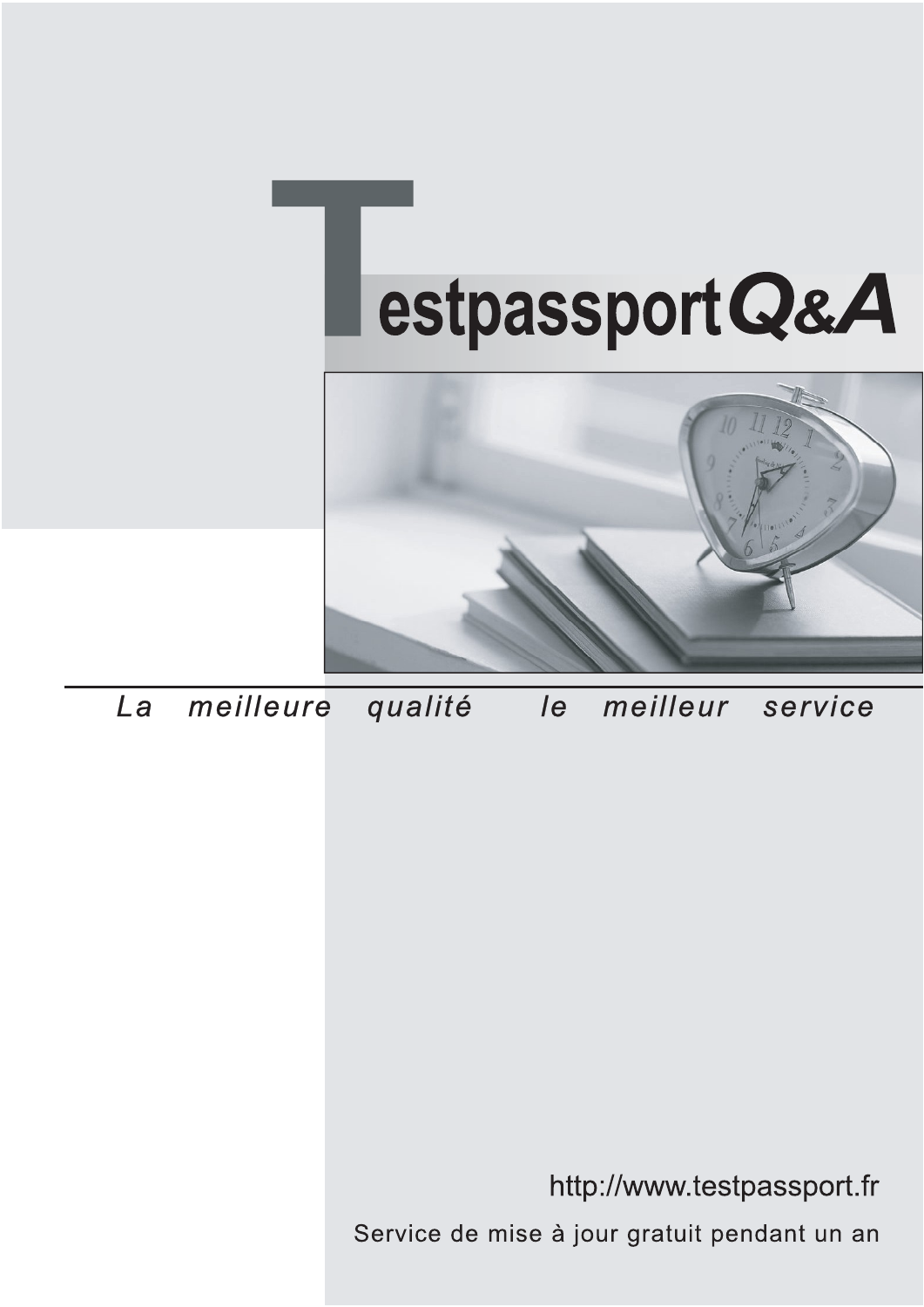# **Exam** : **DP-900**

# **Title** : Microsoft Azure Data Fundamentals

# **Version** : DEMO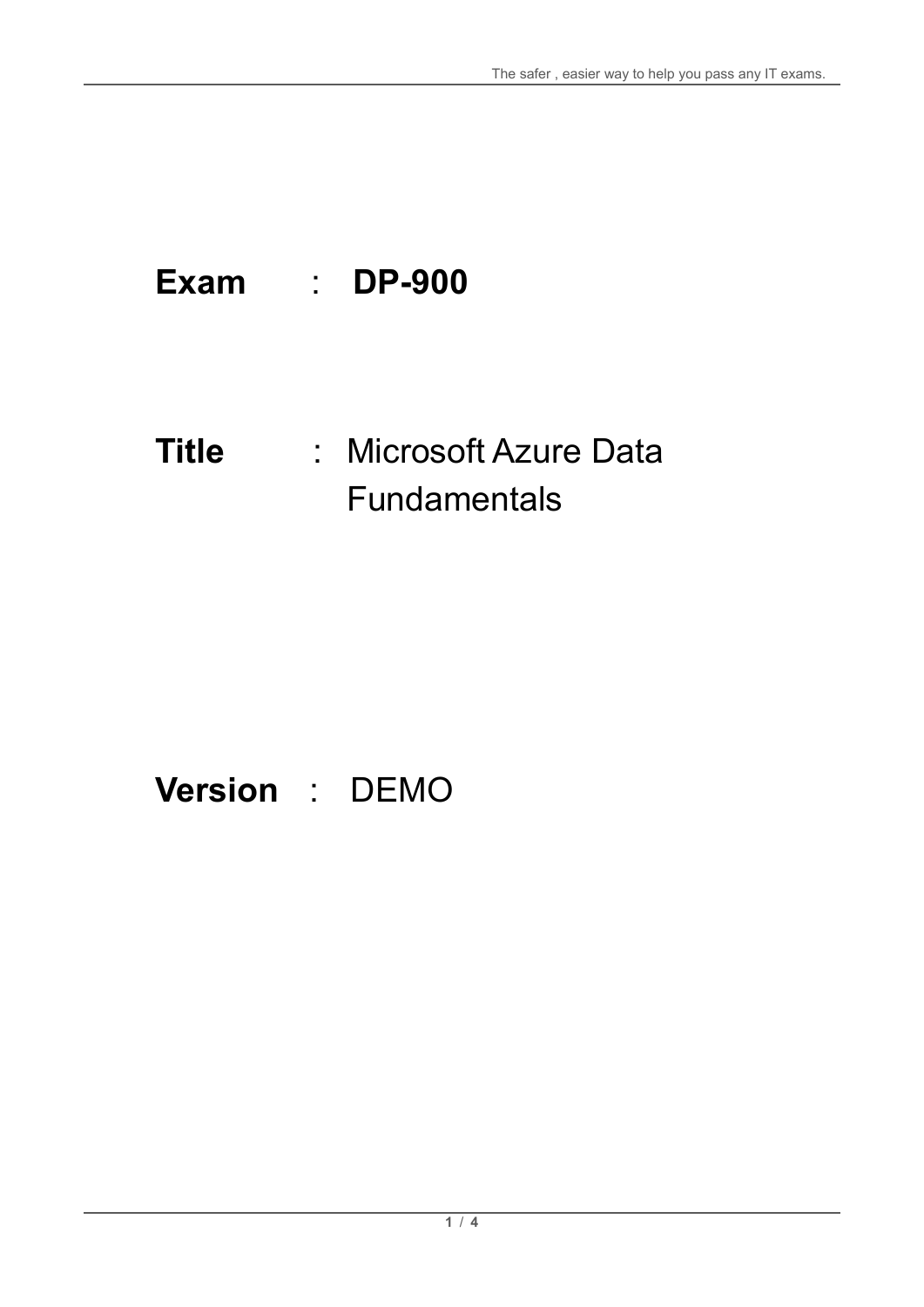$\overline{\phantom{a}}$ 

## 1.HOTSPOT

To complete the sentence, select the appropriate option in the answer area.

Relational data is stored in

| a file system as unstructured data. |  |
|-------------------------------------|--|
| a hierarchal folder structure.      |  |
| a tabular form of rows and columns. |  |
| comma-separated value (CSV) files.  |  |

**Answer:**

Relational data is stored in

a file system as unstructured data.

a hierarchal folder structure.

a tabular form of rows and columns.

comma-separated value (CSV) files.

#### **Explanation:**

Graphical user interface, text, application Description automatically generated

2.What are two uses of data visualization? Each correct answer present a complete solution. NOTE: Each correct selection is worth one point.

- A. Represent trends and patterns over time.
- B. Communicate the significance of data.
- C. implement machine learning to predict future values.
- D. Consistently implement business logic across reports

#### **Answer:** A,B

#### **Explanation:**

Data visualization is a key component in being able to gain insight into your data. It helps make big and small data easier for humans to understand. It also makes it easier to detect patterns, trends, and outliers in groups of data.

Data visualization brings data to help you find key business insights quickly and effectively.

Reference: https://docs.microsoft.com/en-us/azure/synapse-analytics/spark/apache-spark-datavisualization

#### 3.HOTSPOT

Select the answer that correctly completes the sentence.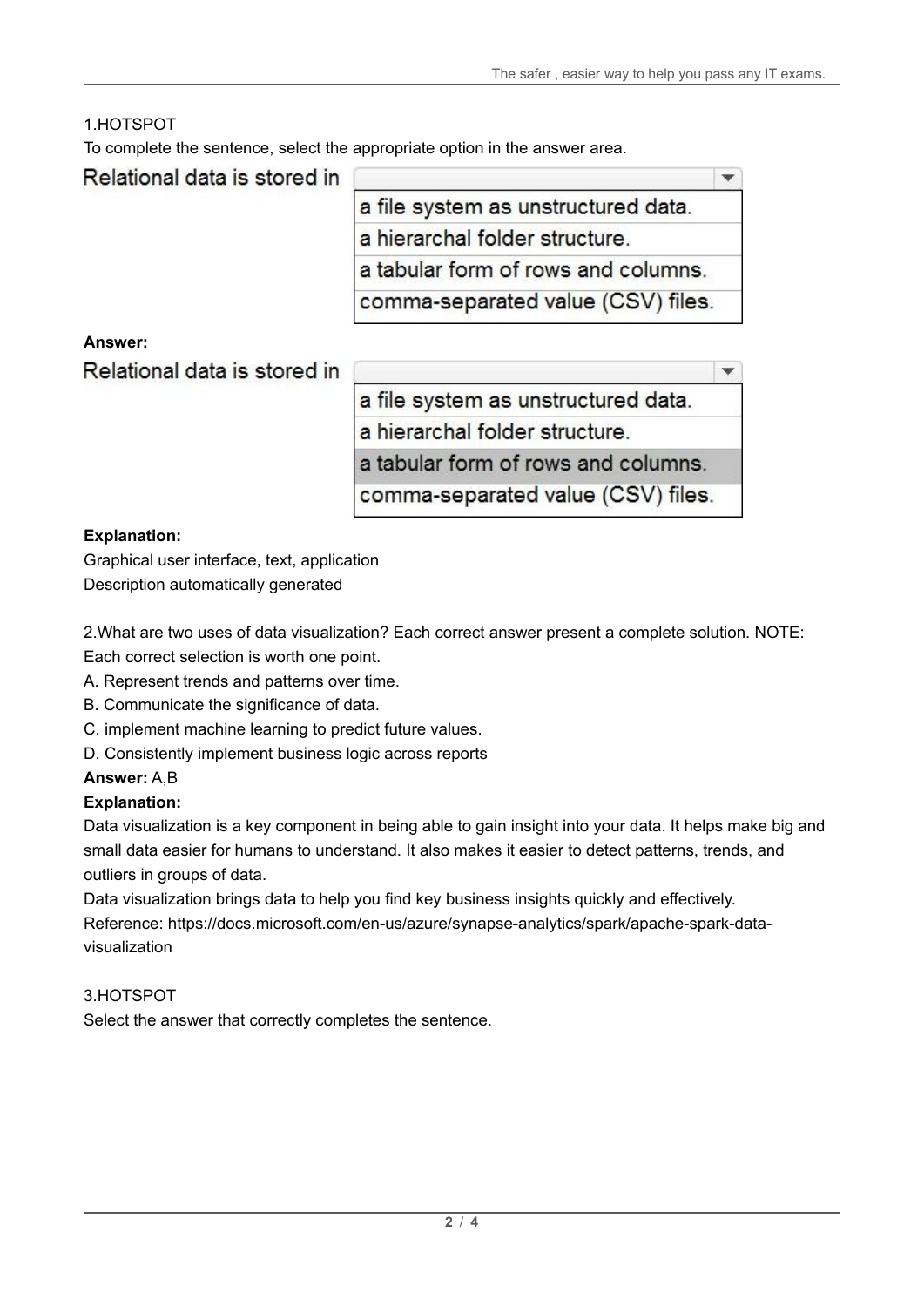|  | line chart |  |
|--|------------|--|
|  | matrix     |  |
|  | scatter    |  |
|  | treemap    |  |

is a chart of colored rectangles. The size of the rectangles represent

the relative value of each item. The chart can be hierarchical, displaying data as a set of rectangles nested within the main rectangle.

### **Answer:**

 $\overline{A}$ 

| line chart |  |
|------------|--|
| matrix     |  |
| scatter    |  |
| treemap    |  |

is a chart of colored rectangles. The size of the rectangles represent

the relative value of each item. The chart can be hierarchical, displaying data as a set of rectangles nested within the main rectangle.

#### **Explanation:**

Graphical user interface, text, application, email

Description automatically generated

A treemap chart divides the chart area into rectangles that represent the different levels and relative sizes of the data hierarchy.

### 4.HOTSPOT

For each of the following statements, select Yes if the statement is true. Otherwise, select No. NOTE: Each correct selection is worth one point.

| <b>Statements</b>                                                                                                                             | Yes | <b>No</b> |
|-----------------------------------------------------------------------------------------------------------------------------------------------|-----|-----------|
| Extract, transform, and load (ETL) can reduce the transfer of<br>sensitive data to destination systems.                                       |     |           |
| Extract, load, and transform (ELT) transforms data by using a<br>compute resource independent of the source system and<br>destination system. |     |           |
| Extract, load, and transform (ELT) minimizes the time it takes<br>to copy large volumes of data to destination systems.                       |     |           |

# **Answer:**